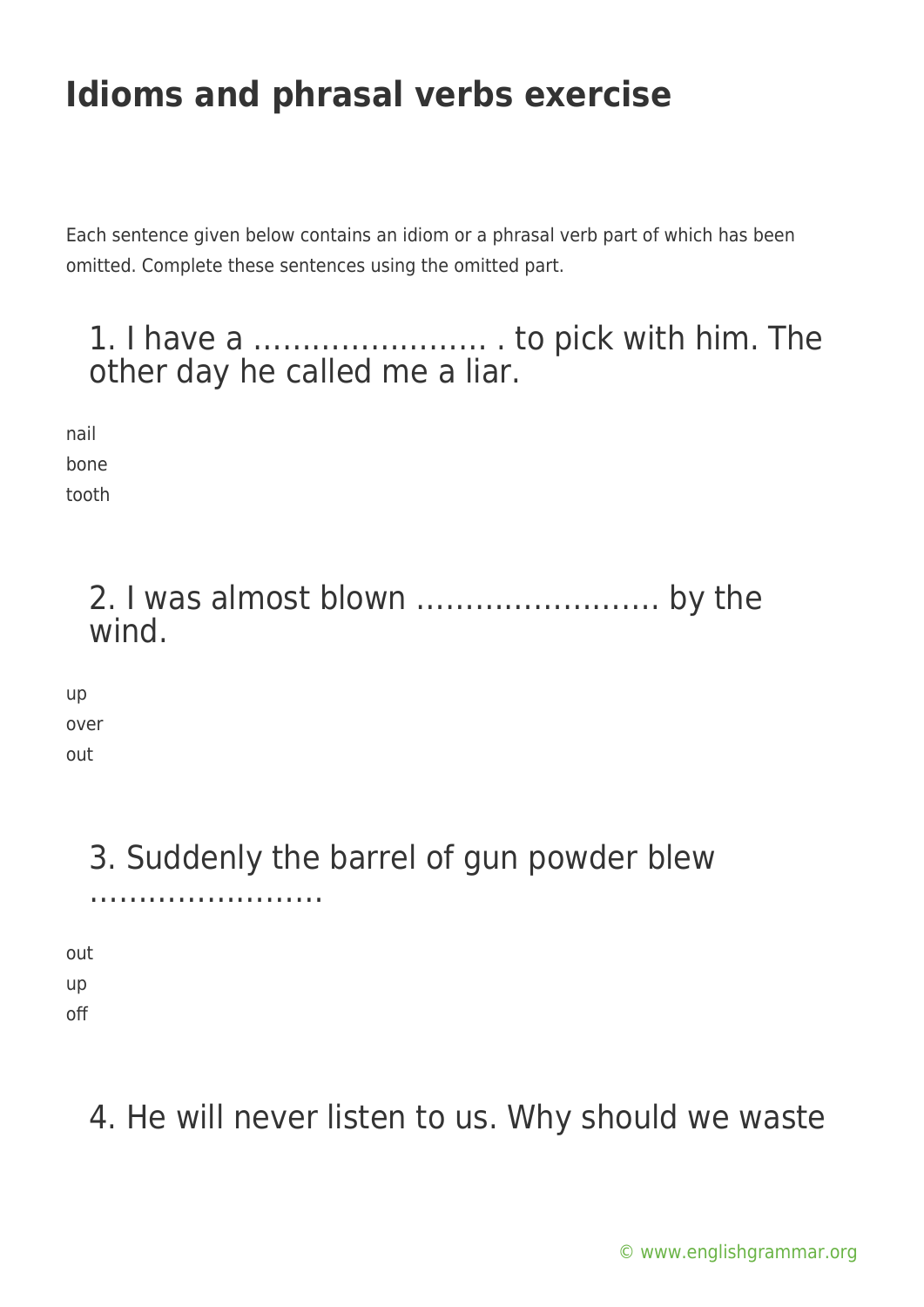| OUI ? |  |  |  |  |  |  |  |  |  |  |  |
|-------|--|--|--|--|--|--|--|--|--|--|--|
|       |  |  |  |  |  |  |  |  |  |  |  |

heart mind words breath

### 5. They are ………………… to defeat the enemy.

racing longing burning

#### 6. He was carried ……………………… by his enthusiasm.

on away off

#### 7. You hit the nail on the ..................................... when you said that politics is a dirty game.

toe trunk head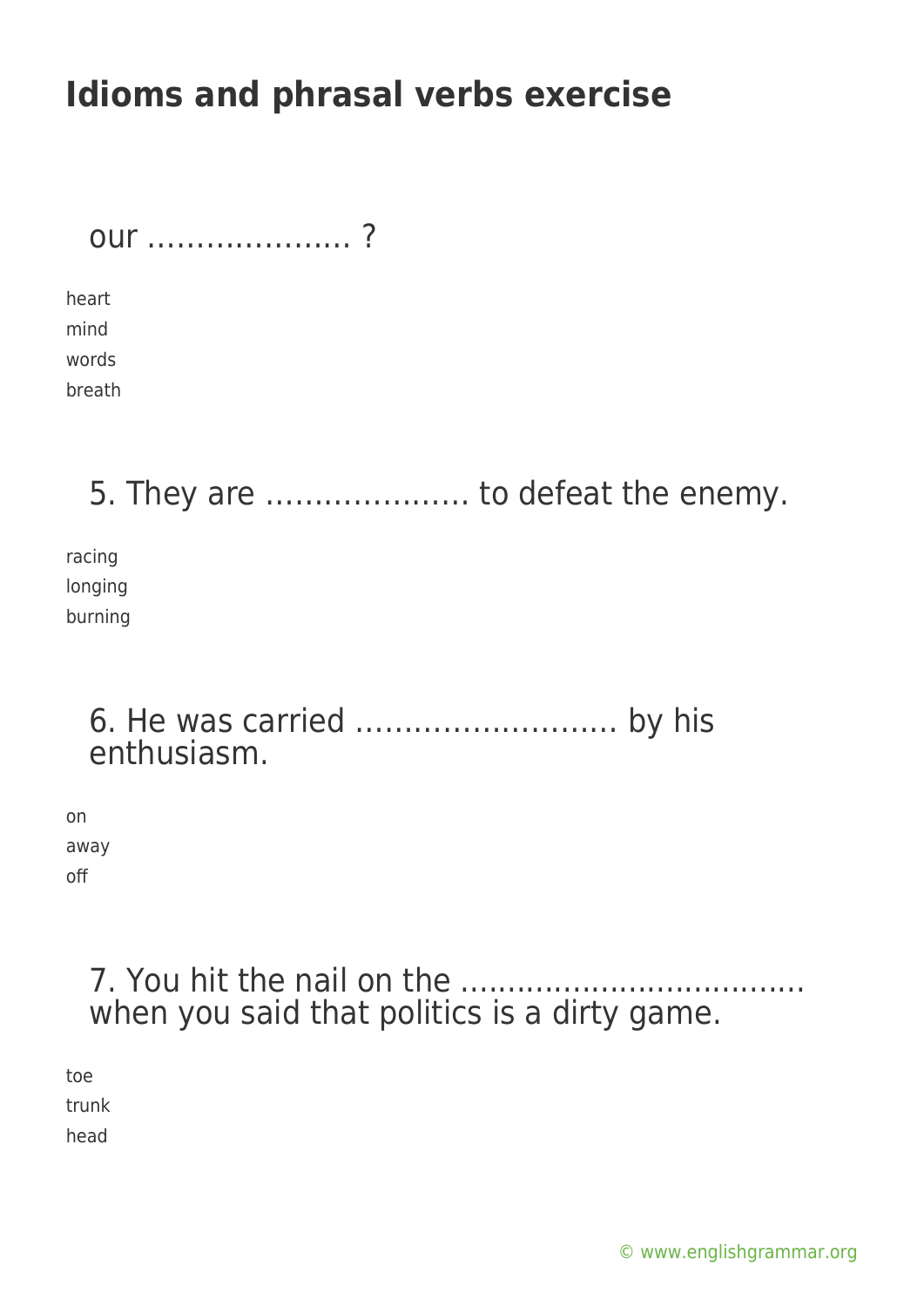#### 8. He never thought that I would hit him in a ………………………………

jiffy flash breeze

### 9. I held my ……………………… when I first saw a tiger in the wildness.

voice breath eyes

### 10. I was left ………………… and dry when a pickpocket deprived me of all my money.

high low

down

#### Answers

1. I have a bone to pick with him. The other day he called me a liar.